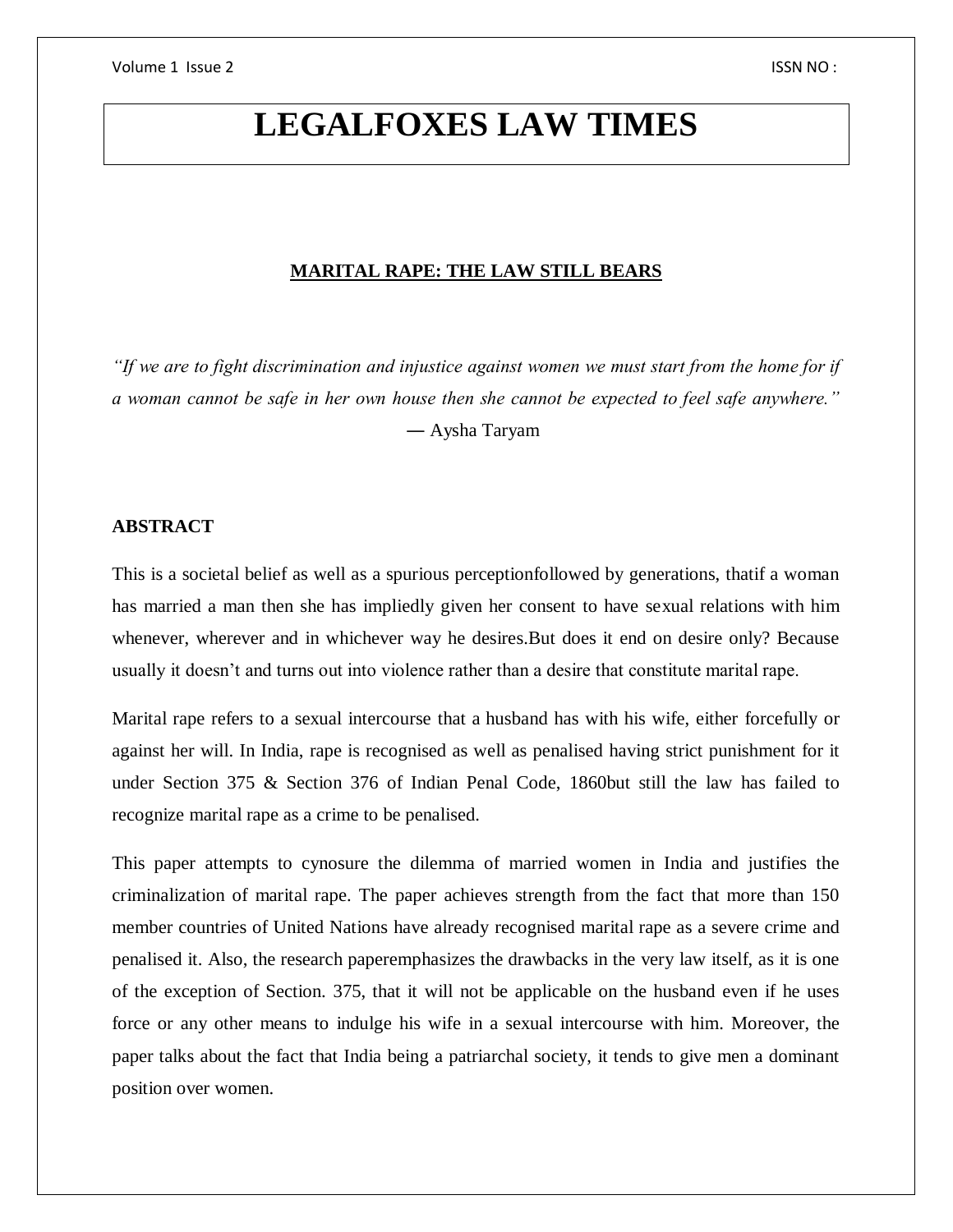# **INTRODUCTION**

From the time immemorial, it has been observed and noticed that the position of a woman in the society always tells the true worth of the society. It is an unavoidable fact that the position of women in India is at developing pace, and so does the nation itself. Women have never been given importance in India. Indeed, things are turning into a better state now, but only in urban cities. Still there is about 60 % of the population living in rural areas, where women are, mostly, subjected to physical and psychological atrocities. Women in India have always been pondered subservient to men which led India developed with male invidious ideologies. Women have been subjected to atrocities, and they are still being subjected. It is an evident study which tells that in ancient period the women were not considered as a person but a burden, from the time of birth to the time of death. The culture and society raised women in a way that they were always dependent on masculine society. Firstly, on the father, then on the husband after marriage and then on the sons in old age.

Historically, the concept of ownership was implied regarding women. Women were considered as a property, either precious or worthless, and that is the reason, why the concept of having multiple wives was practiced, because when a property gets old or worthless, the man buys another. And similar were the circumstances of women.If cruelty in any way was committed by the husband, it was never considered to bewrong because a wrong cannot be done against one's own property, and men had all ownership rights over their wives. The same archaic ideology is still accompanied by the male society, at large.

This gives men an undue advantage over women which makes the situation even worse for women because the law which was supposed to protect them, consists of enormous loopholes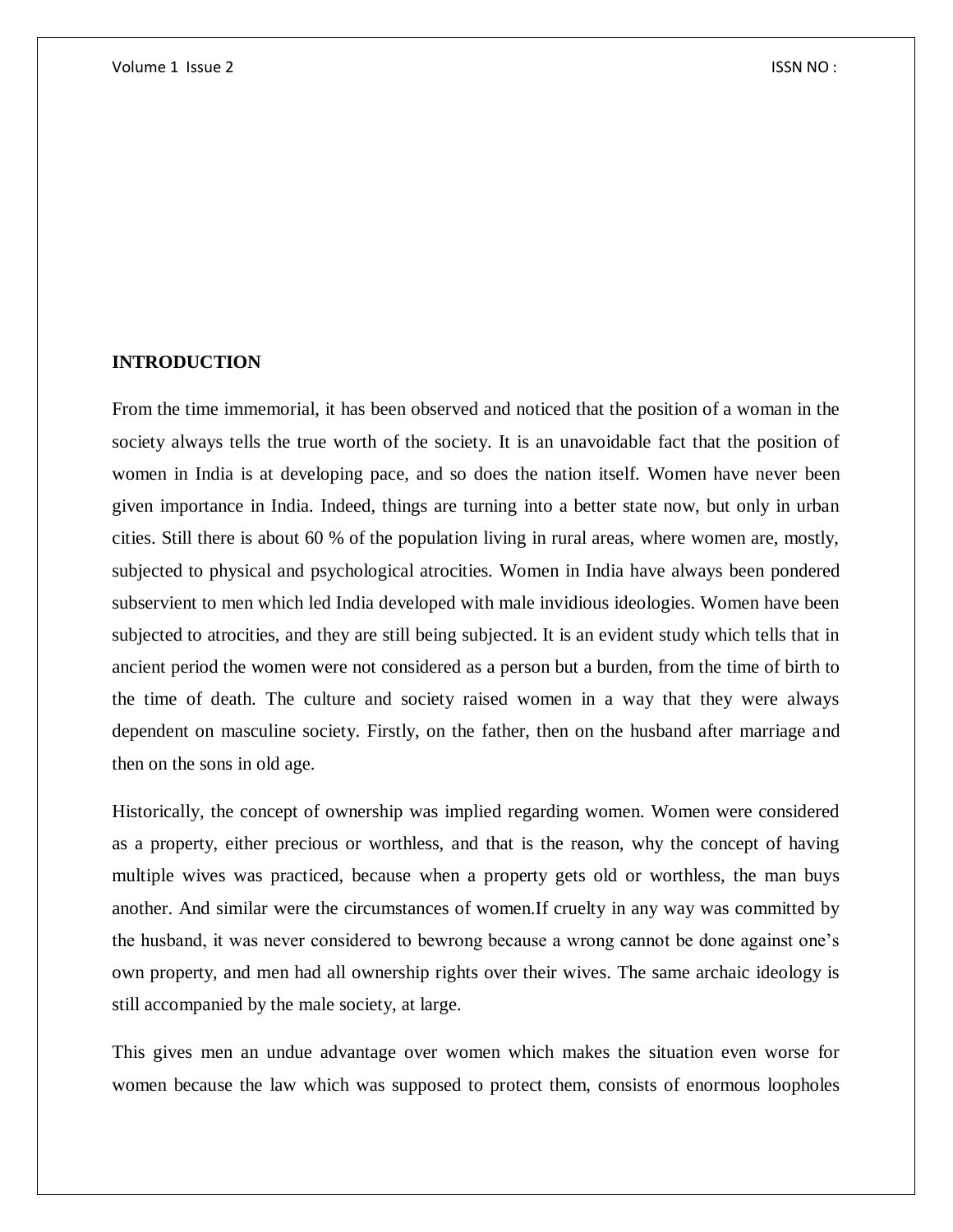#### Volume 1 Issue 2 ISSN NO :

that it is in itself discriminating and humiliating when it comes to protect the dignity and respect of woman. It also sounds biased as it tends to give a dominant position to men. According to Personal laws (Hindu & Muslim) in India, an existence of a woman stems from her relation to a man, means that every woman has their origin related to a man.

As marriage is a religious sacrament, both the husband and wife vows together to live happily and peacefully maintaining their relation with stability. Because that is what marriage is all about, according to Indian culture, to bring stability and prosperity in one's life. It doesn't aim to unstable the wife by means of harassment, violence, abuse, etc. who is brought to purvey stability in the house or in the marital relationship. The sacrament of marriage is based on love, trust and will. But according to the facts and news that we come across in our day to day life, it tells a different story.Married women are subjected to cruelty, violence, threat, abuse in either of the way, mentally or sexually or physically by their husbands or in-laws.

The picture of sacred and unimpeachable marriage is not that much fervent as portrayed in India, because the truth hides behind the veil of sacrament. Marital rape is one of the truths hidden behind the veil that lies deep down under the bed covered with sheets of fake smiles and pillows of bogus relationship and these truths become hopeless, in many scenarios, to find reassuring support against such kind of cruelty due to the fear of family, children's future or society. The research argues in favour of penalising marital rape as it must be understood that women aren't being treated as they should have been.Men will never be able to perform any kind of cruelty on their sisters or mothers because it's the respect and dignity that makes them to act within the limits.Then why they discreet in such manner when it comes to their own wives? Aren't they females? Then why there exists cruelty, physical or psychological, on those who bears the next generation of a family, nurtures the future of a family and does everything to keep them safe, secure and successful.

In India, the law as well as the society is of same orthodox philosophy, with regard to marital rape, that is, a non-consensual sex between man and his wife may be perceived as a rape by the wife, but it would not be from society's point of view as sexual intercourse between spouses is a matrimonial obligation, hence, voices against such demeaning act are not heard with proper consideration, instead some of them are supressed as the current law is unable to envisage the camouflage present.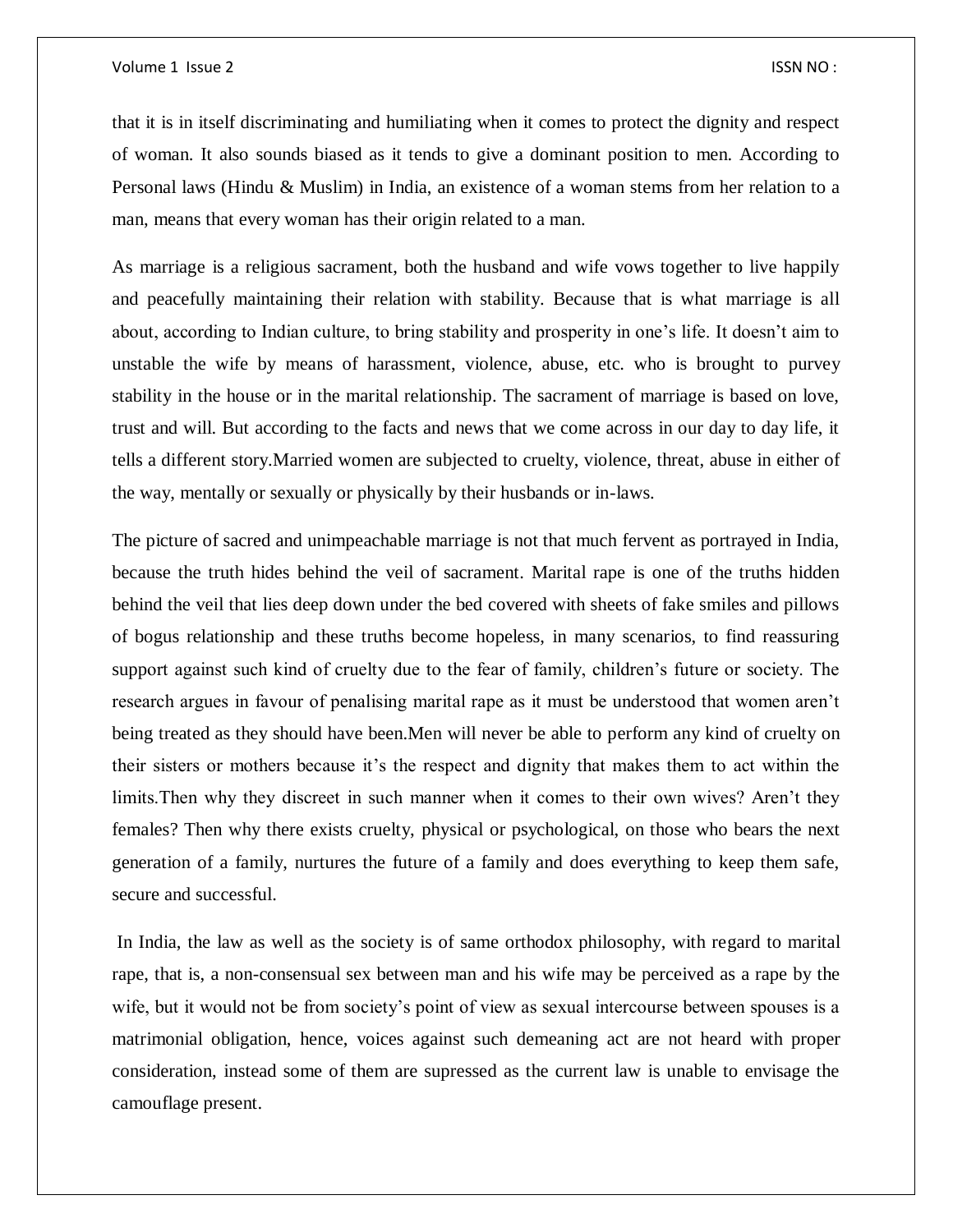# **MARITAL RAPE AND RAPE – MEANING AND DISTINCTION**

Marital rape refers to a sexual intercourse between a man and a woman, who are legally accepted as husband and wife, where the woman does not give consent for such intercourse. It is also known as spousal rape where a spouse rapes over the other. In other words, marital rape is an offence of rape committed by the husband against his own wife. It is considered as an injury,as there exists physical contact, which is assisted by force, towards a woman's body without attaining the consent or will of that particular woman, and therefore itis a harm or injury committed against the body of that woman. In brief for a marital rape to be established, three essentials are required: -

- 1. Sexual intercourse between husband and wife
- 2. Sexual intercourse is against the will of wife or a non-consensual sex
- 3. Use of force or any other means by husband to have sexual intercourse

Rape, on the other hand, is defined and penalised in India under section 375 and section 376 of Indian Penal Code, 1860 respectively. Section 375 states that a man is said to commit rape over or against a woman, when;

- 1. He does so without receiving the consent of hers,
- 2. He does so against or without attaining her will,
- 3. Her consent is attained, but by undue influence or coercion,
- 4. Her consent is clinched but with a fraudulent approach,
- 5. At the time of giving consent, she was not in a capacity to foresee the consequences of her assent,
- 6. The woman is under 18 years of age, even if the consent was obtained, as a minor is not of a proficiency to envision the consequences of her actions. In such matters mere attainment of the consent is no defence.

But along with these provision there is one exception in this section that is; "sexual intercourse by a man with his own wife is not rape, if the wife is not under 15 years of age".

The only difference between rape and marital rape is that in marital rape the perpetrator/abuser is the husband himself as he commits rape on his own wife by using the amount of force to supress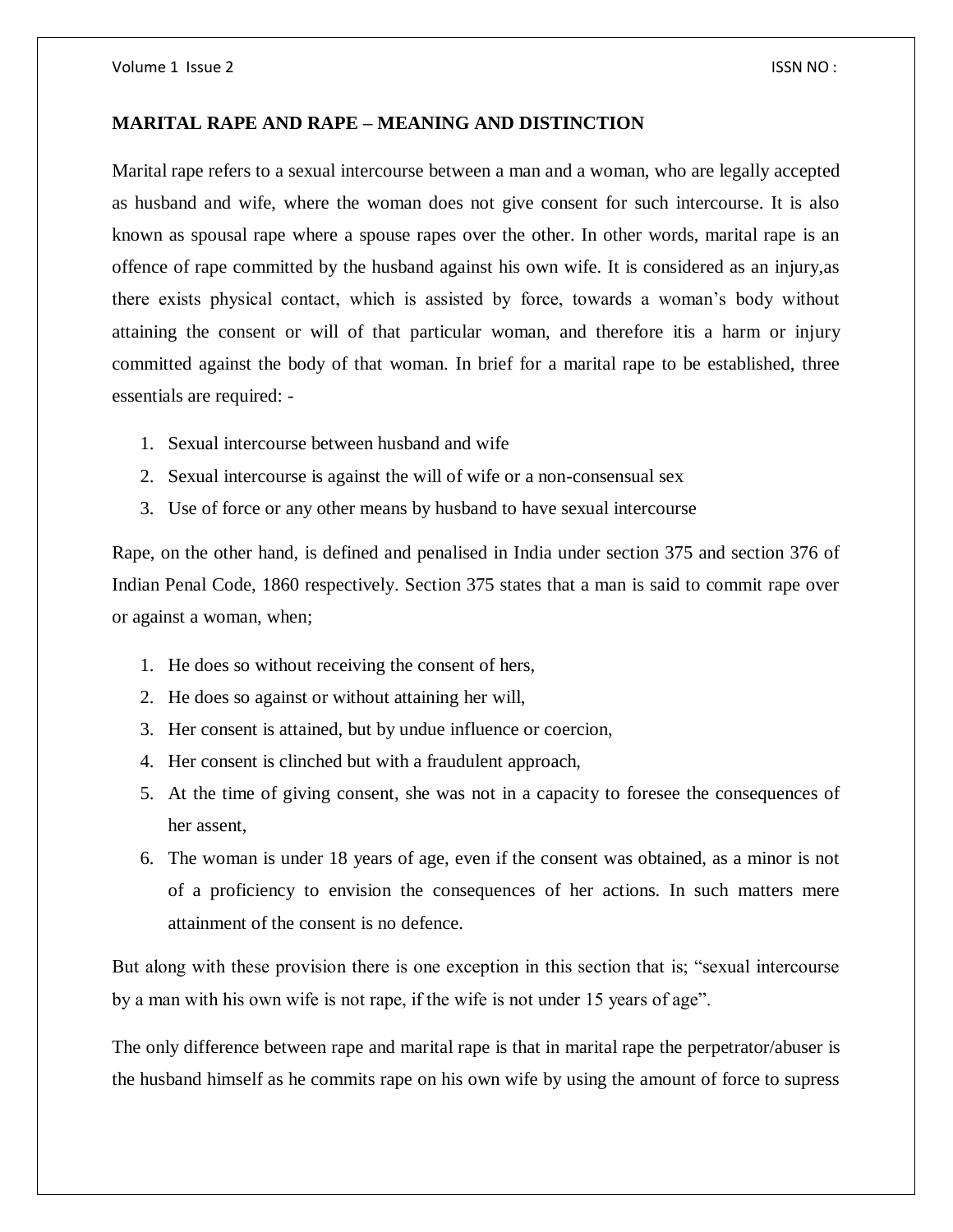the resistance of his wife to indulge her into sexual intercourse.While on the other hand, rape is legally recognised and is penalised crime in law that can be committed over a woman, girl, minor, by any person. It means anyone falling under any of the clauses provided in Section 375 will be held liable for the crime of rape and will be punished with rigorous imprisonment or penalty as there is no such exception for the abuser provided if he is not the husband of the victim because our own law provides a licence to every man in a form of marriage, to rape their wives and come out clean with succour of loopholes in the law itself.

# **TYPES OF MARITAL RAPE**

- I. Battering Rape: In battering rapes, women experience both physical and sexual violence in the relationship and they experience this violence in various ways. Some are battered during the sexual violence, or the rape may follow a physically violent episode where the husband wants to make up and coerces his wife to have sex against her will. The majority of marital rape victims fall under this category. The use of force by the abuser is very prominent in this kind of rape as he may use force or grievous act to hurt the wife, for instance beating and hurting female genital parts or using any instrument to do so. It embarks to conceive a submission, in physical entirety, from the wife towards husband. This kind of rape is also known as "Violent Rape', as the ingredients it consists of are truly violent.
- II. Force-only Rape: In force-only rape, husbands use only the amount of force necessary to coerce their wives. Battering may not be a characteristic of these relationships. The assaults are typically after the woman has refused sexual intercourse. The abuser uses the force to hold the wife in position so as to stop her from resisting or escaping. Many a times, the victim is confused and shocked as how to react in such situations. This is because these relationships include constant use of emotional abuse of the character of wife, and thus it is very difficult for the for the victim to deal or to cope with such relationship.
- III. Obsessive Rape: Many women experience, what has been labelled sadistic or obsessive rape. These assaults involve torture and/or perverse sexual acts and are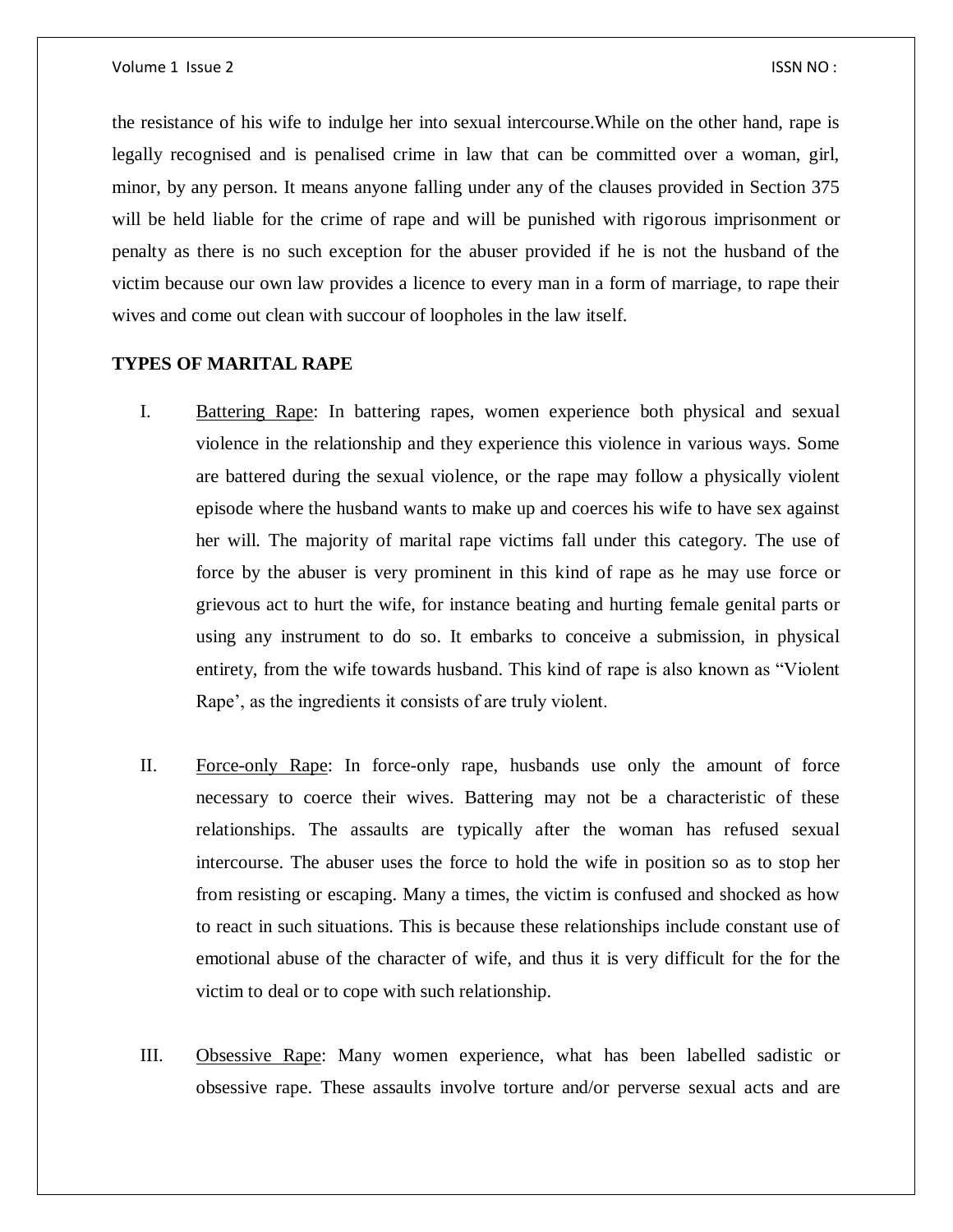#### Volume 1 Issue 2 ISSN NO :

often physically violent. This kind of rape is also common in country like India as India is predominantly a patriarchal society. In the occurrence of this type of rape, obsession plays a vital role. Further, it involves actions or gestures and acts which are, in its totality, humiliating towards the dignity of a woman. For instance, like using of objects and indicating several deeds to comply with which further humiliates dignity and self-respect of the victim.

- IV. Power Rape: It is a very commonly known fact that many men use sex or intercourse to eject out the frustration or rage inside them due to some deeds or acts of their wives. This asserts dominance or control over the woman of her man, it may include several disintegrating approach of sex without the intention to harm or hurt but for sure has the motive to show the power and control as sex becomes a play of conquest for men, most of the times.
- V. Anger Rape: This occurs when the victim becomes the subject of severe degrading acts of the abuser. It usually includes hostility towards the victim and use of force, which may turn violent, to commit shameful or undignified sexual acts such as sodomy or anal sex.

# **CAUSES OF MARITAL RAPE**

There are many reasons behind the occurrence of such atrocities against a woman's body as well as her dignity. The research shows that in many marital relationships, household factors contribute maximum in the commission of marital rape. Such factors may vary from situation to situation and from region to region but there exists reliable data and statistics that confirms in many cases the reasons behind these acts are quite similar. One such factor is that, there has been a history of violence against women and many of us may be brought up seeing such incidents of violence over women in our families, relatives or neighbourhood but no one stood against it. That shows how the male dominance and patriarchal philosophy hascontrolled the society by not giving equal amount of respect, dignity and opportunity to women.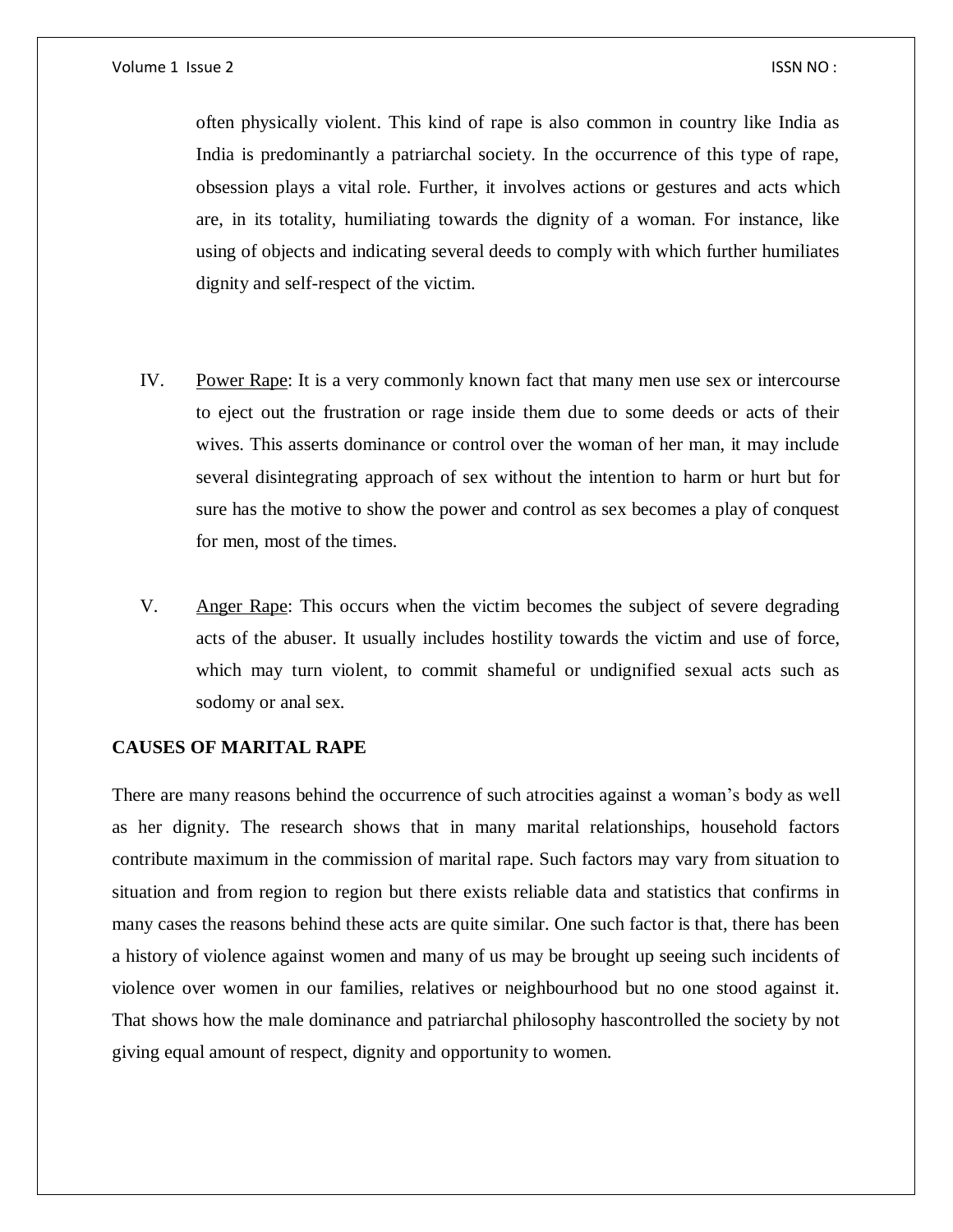#### Volume 1 Issue 2 ISSN NO :

Also the education and literacy factor plays an important role in these cases. Study shows that around 65-70 % of the violence and forced sex occurs in relationships where the average education qualification of the husband/man ranges from pre-elementary to elementary education (up to class  $8<sup>th</sup>$ -10<sup>th</sup> or below). A man with less education and reasoning willbe, for sure, less wise and less concerned about the condition of his wife's health, either physically or mentally. All that he would be concerned about, will be his own desires, obedience over his command and his superiority over his wife.

Believe it or not, but financial or economic instability is another reason behind the sexual cruelty when it comes to marital rape. An earning woman in comparison to a non-working one, may not encounter such type of sexual cruelty or violence. But, in cases where the woman is solely dependent on the earnings of her husband, she has a greater probability of experiencing such incidents. Moreover, it should be understood that the image our country holds regarding women have not reached the top yet, it is on a developing pace unlike the western states or European states. Thus, the unemployment rate of women plays a vital role because that is what forces a woman to hold on to such kind of relationships. Financial incapacity or incapability to earn or sometimes the responsibility of future of the children (in cases where the victim is a wife as well as a mother)makes her helpless, thus leaves her with no choice but to stay with a man who rapes her frequently.

The most prominent and prevailing factor behind these abusive and violent act is that of intoxication caused by consumption of alcoholand other drugs. Also, the frequency of such incidentsmay increaseif the excuse of intoxication by the husband, is accepted by her wife. Several researches show that there exists proximity between a patriarchal approach and alcohol. Men with drinking habit are more likely to dominate their wives and behave in an absurd manner. The problem changes from bad to worse when all of the acts happen in front of the children. In such cases, the mental growth of the children gets effected and they also perceive wrong habits as they growup watching abusive deeds of their father on mother.

That is why it is important to get away with domestic violence as it effects children, and theymay repeat such acts on their partners, dates, wife, etc. as they learnt it from their parents.

# **EFFECTS OF MARITAL RAPE**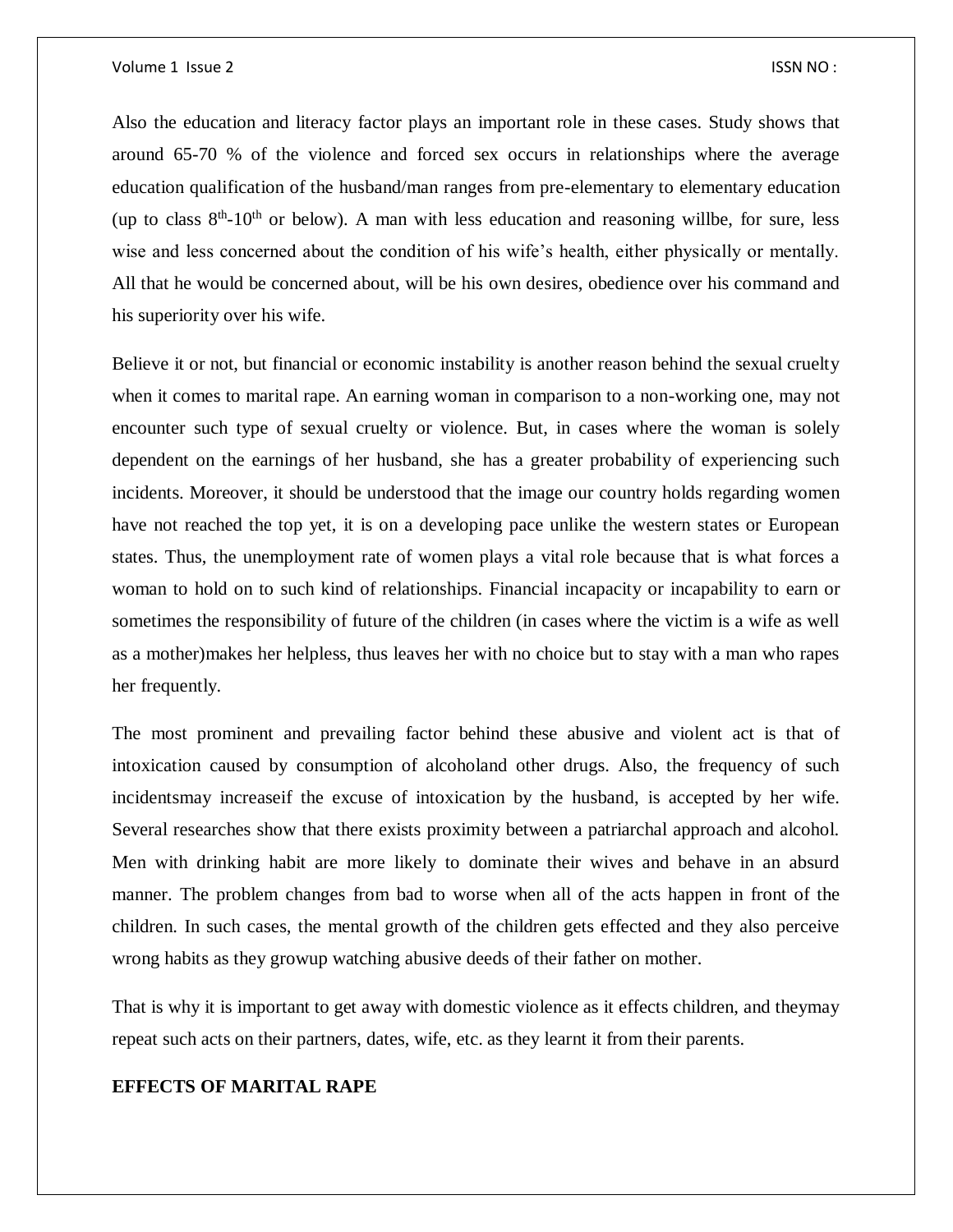Marital rape involves extreme trauma. Many people consider marital rape less traumatic than other types of rape, but studies show that the opposite is true. Being raped by a spouse is a betrayal of one's trust, one's humanity, faith, and relationship. This is a whole other level of trauma as the victim feels helpless and can't even rely for safety on the person to whom she swore to live her rest of the remaining life with. According to a report of NFHS (National Family Health Survey) in 2015, 83% of married women from the age of 15-49 were the victims of sexual abuse by their husbands.

Victims of marital rape have very little of the support that other rape victims can access. Many people around the victim may not believe it was rape at all. Victims of marital rape find themselves in nearly total isolation. The effects of marital rape may broadly be discussed as;

- I. Physical outcomes-victims who are battered and raped by their husband undergo drastic health issues and problems. A research shows that women who have gone through akin experiences of spousal rape were two times more likely to have gynaecological problems than those who have not. Some of the gynaecological problems are; smelly discharge, pain in lower abdomen, prolapsed uterus, dysfunctional urine problem, miscarriage, infertility, bladder infections and other medical issues. Apart from these health issues that a woman may sustain due to spousal rape, there are other physical or bodily injuries that are far intense and inexorable because of grave use of force and violence. Some of the injuries may include; broken bones, runny bloody nose, blackened eyes, wounds of sharp objects as knifes, pins, etc.
- II. Psychological outcomes- The other side of the suffering takes the pain to another higher level. It is well known fact that wounds given on a heart are much bigger and deeper than those given on a body. It means that psychological sufferings are much more torturous than the physical pain. In marital rape cases, the victims are the wives of their own husbands. The sense of betrayal and cruelty performed by the husband toreapart the trust that she had vested in her husband for her security. The psychological effects can also be classified in two broad categories that are; short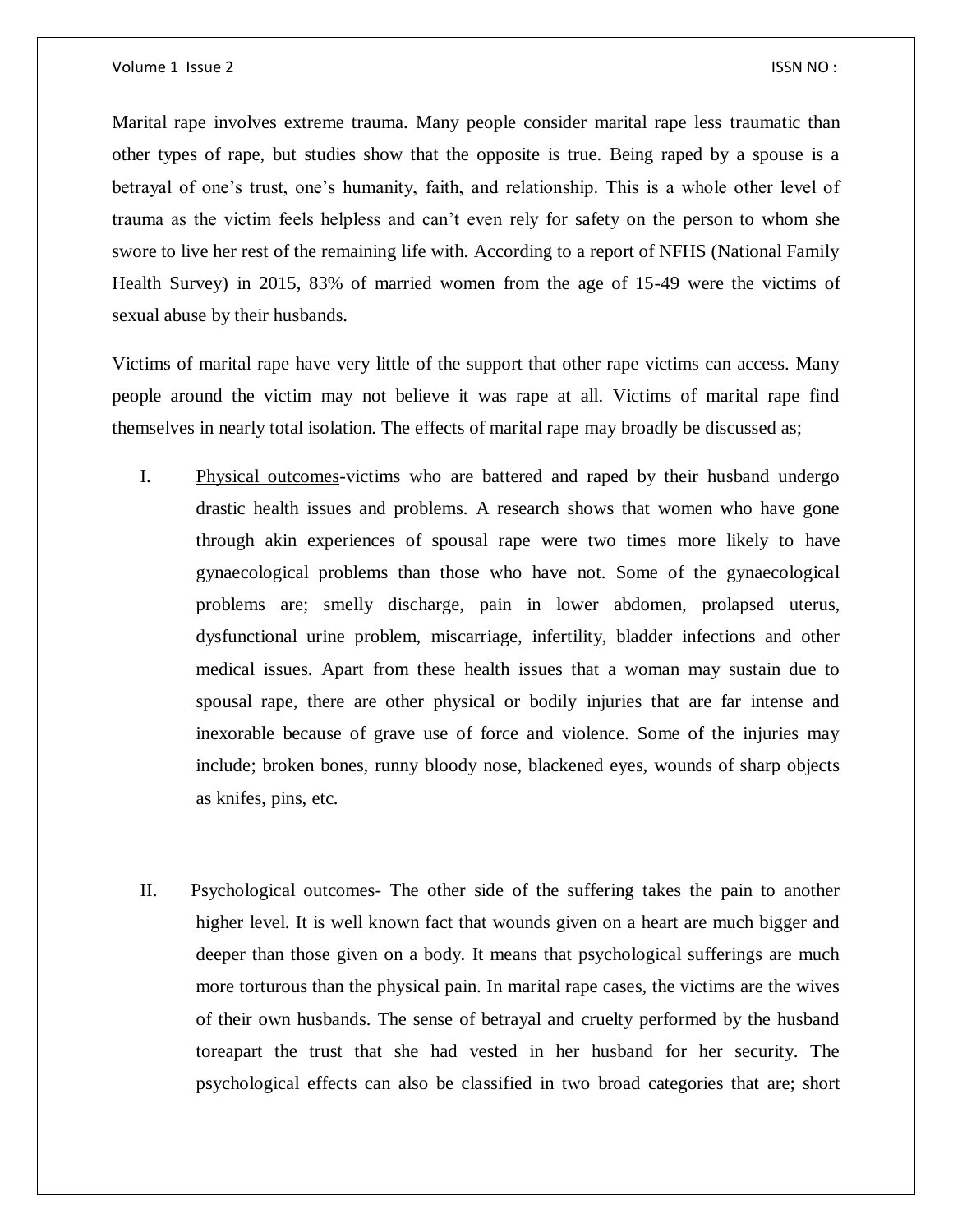term effects such as; nervous shocks, intense fear, traumatic stress, suicidal ideations, fits, etc. and long term effects such as; insomnia, eating disorders, depression, sexual dysfunctions, fear of men, lack of interest in sex, etc.

Even after going through such harsh experiences, many women find it difficult for themselves to report these issues to police or discuss it with the relatives or family members (elders). There are number of factors, either social or legal, which plays a vital role in underreporting of marital/spousal rape. They are-

- I. Marital responsibilities: Many women often misunderstand or misinterpret the "sacred duty of a wife". They believe that they are only the one to bear all kind of social and sacred responsibilities in a marital relationship. It is a quite evident fact that most of the Indian women, find it as an obliged duty to fulfil the impulsive desires of their husbands as the vows and oaths of marriage has obligated them to submit to all kind of sexual acts despite of the fact of being violent or forceful in nature.
- II. Reluctance to accept victimization: It is as plain as a pikestaff that a woman who seeks support and love from a man, would find it very devastating to accept that she has been "raped" or "sexually assaulted" by the same man. Usually women try to hide the reality behind a smiling veil in order to live with less painful and violent experiences.
- III. Loyalty towards husband or dependence: Loyalty is an essential part of marital life. If it shatters, the lives become somewhat sadistic which often used to be joyful. Women in marital relationships, usually don't discuss such issues with their relatives as it might portray a negative light on their husbands. Also the fear of being left by the husband (divorce, affairs, cheating, adultery, etc.), in cases where a woman is fully or even partly dependent on the husband either financially or emotionally or mentally, can be a painful experience because confronting such acts of the husband will only add up to her sufferings.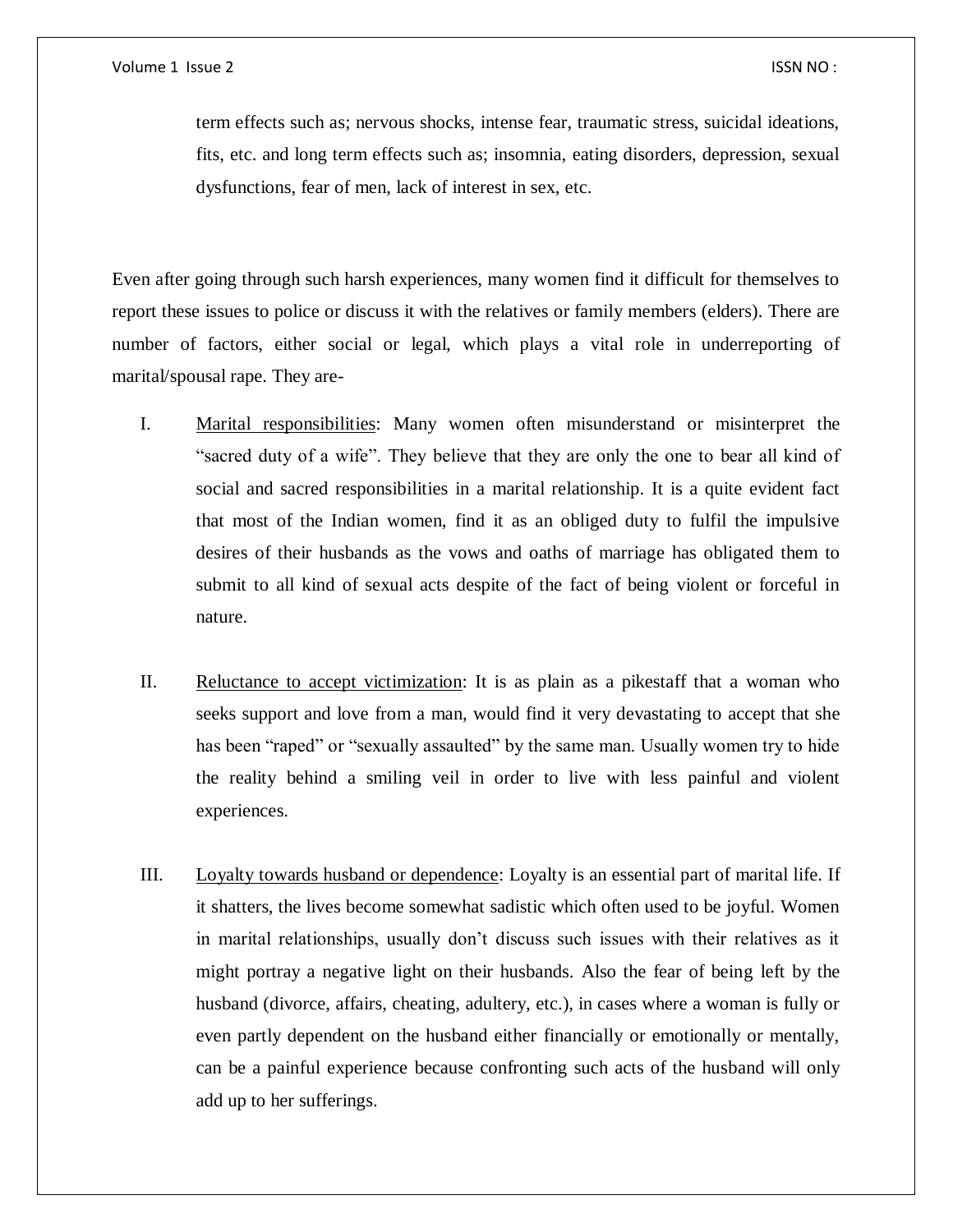- IV. Uncertainty about what constitutes forceful sex: Many women first of all don't even gauge the difference between a forceful sex and conjugal/consensual sex due to inexperience or due to "let go" attitude. That is why most of the times victims may not even realise or recognise that they have been raped by their own husbands because in an emotional attachment or relationship, thoughts cloud the vision of reality and thus it becomes more arduous for women to believe the facts. There is a very thin line of difference between the twothat is, in consensual intercourse between a man & wife, it does not include any kind of force or coercion and most importantly that, "he stops, when she says". On the other hand, a forceful intercourse is usually painful, violent, abusive and it may involve use of objects and degrading sexual acts. The abuser, most importantly, doesn't stop even after facing resistance.
- V. Privacy of the family: Privacy is one of the most important concern for everyone. So does it is for women also. Sharing or discussing such incidents of spousal rape to relatives, elders or reporting it to the police involves plenty of gossips and interrogation which may destroy the image of the family as well as of the relatives. And in a typical society like India, the chances are much higher for this to happen than anywhere else.

# **MARITAL RAPEIN COMMON LAW COUNTRIES – A COMPARITIVE STUDY**

Regardless of the fact that around more than 110member countries of United Nations have either outlawed the exceptions of spousal rape or have criminalised it via statutory reforms. Still India along with several other commonwealth countries are struggling with penalising marital rape in spite of recognition of marital rape as heinous offence against a women's bodily freedom in many of the principle common law countries.

# UNITED STATES OF AMERICA

The United States began to acknowledge marital rape, in late  $20<sup>th</sup>$  century, around 1970s itself as many of the feminist groups and organisations rose their voices against the domestic atrocities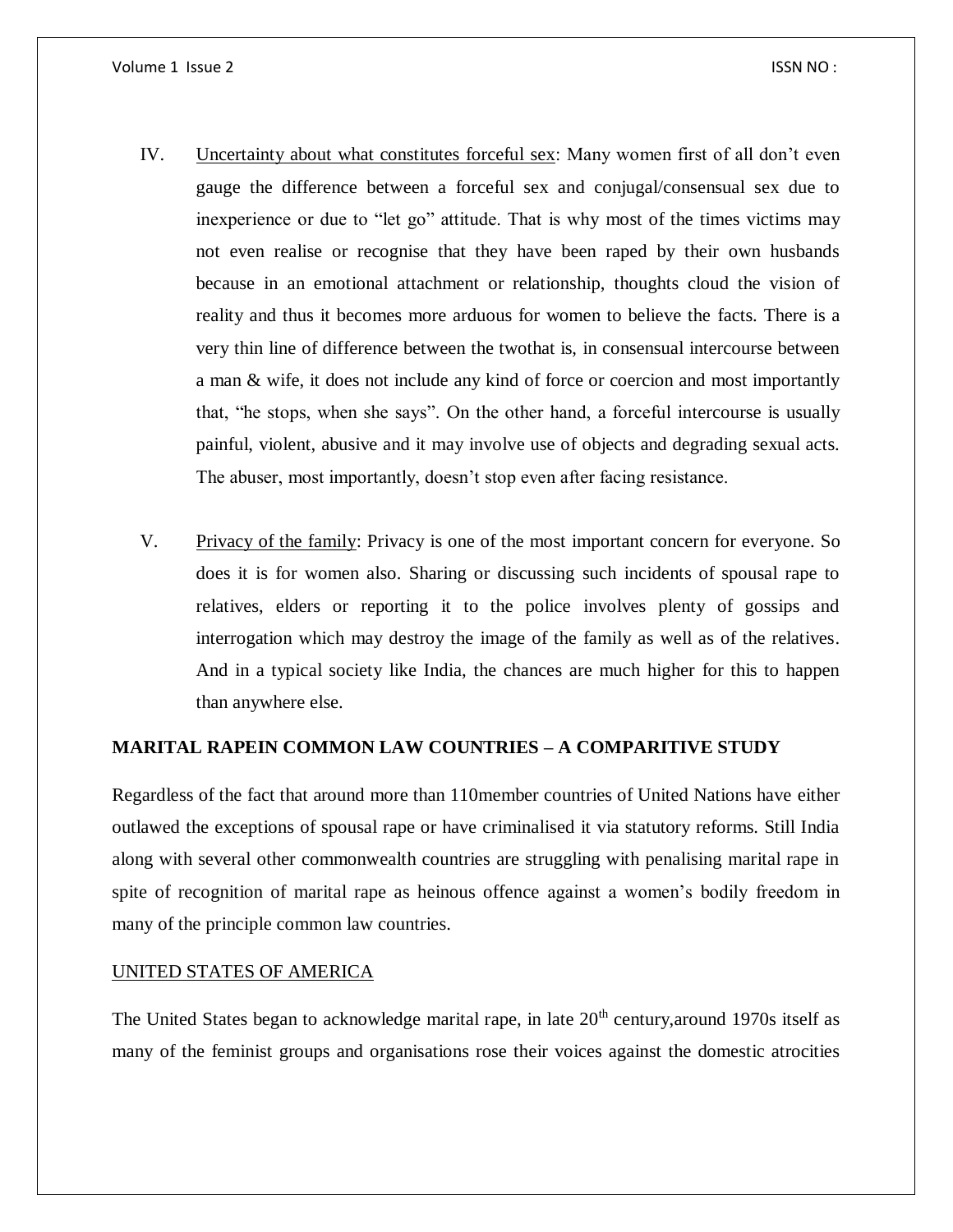being committed on women. According to a survey report conducted in United States, itshows 25% of all rapes accounts for marital rape.

In 1993, all the 50 states abolished marital rape, under at least one sexual offence codes. But they did it in their own modus operandi. Because out of 50, 20 states have completely abolished marital rape exceptions in its entirety while most of remaining states still allows some exemptions to husbands from a rape trial. The resistance requirement, in most American states, still applies due to "voluntary social companion" rape exemption which means that the occurrence of rape is impossible between a non-stranger with whom the victim already has a relationship.

### UNITED KINGDOM(England, Wales, Northern Ireland)

In England, despite the absence of statutory acknowledgement of marital rape, judicial reforms have contributed a lot in acknowledging the dignity of women regarding their bodily freedom after the marriage also. In 1991, The House of Lords in the landmark case of *R. v R.<sup>1</sup>* abolished the general rule which was promulgated by Sir Matthew Hale, that a woman cannot be raped by her lawful husband as she has given her consent for sexual intercourse which cannot be retracted by her as an integral part of marriage contract. The court held that this general rule was offensive and anachronistic as well to the common law principles. Further the decision was also affirmed by the European Court of Human Rights in *SW. v UK.<sup>2</sup>*

# SCOTLAND

The attempt to change the common view of looking at marital rape remoulded in 1983. Although there has been no statutory approach but the judiciary has taken some remarkable decisions as in H.M. Advocate v Duffy<sup>3</sup>, Lord Robertson held that the Hume's view on rape that a husband cannot rape his own lawful wife does not stand strong in current times and recognised the concept of spousal rape. Further the similar approach was adopted by the HighCourt of Justiciary

 $\overline{a}$  ${}^{1}R$  v. R, (1992) 1 AC 599: (1991) 4 All ER 481 (HL).

<sup>2</sup>SW v. UK, (1996) 21 EHRR 363.

<sup>3</sup> H.M. Advocate v. Duffy, 1983 S.L.T. 7.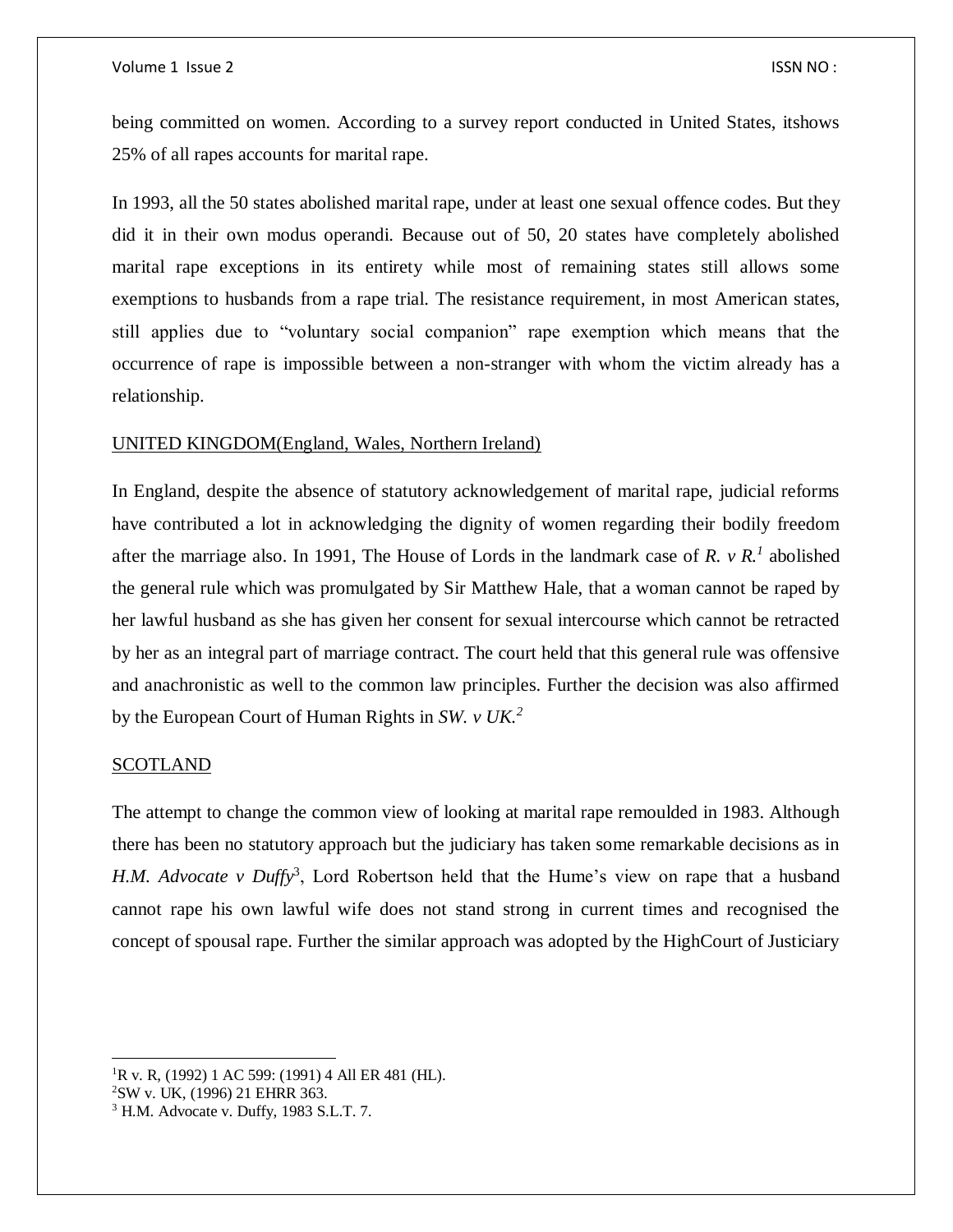in *S. v H.M. Advocate*<sup>4</sup>, where the court strongly declared Hume's view of spousal immunity to be unjustified in modern era.

### AUSTRALIA

In New South Wales and Victoria, there has been statutory reforms made in the rape laws considering marital rape also. Firstly in New South Wales in 1981, as the Crimes (Sexual Assault) Amendment Act, 1981 described three categories  $(61/B)$ ,  $61(C)$ ,  $61(D)$ <sup>5</sup>under whicha husband can be prosecuted for the charge of rape upon his wife and punishment would be awarded according to the level of hurt, harm and violence committed against her because the law abolished spousal immunity in marital rape. Secondly, in Victoria in 1985 the Crimes (Amendment) Act, 1985 excluded the exemptions which were given to the husband in marital rape trials. However, Tasmania and South Australia still sustains marital rape exceptions which are applied in different approaches varying situations.

# **CANANDA**

Canada represented most straight forward and direct approach regarding respect of married Canadian women and towards their dignity. In 1983, The Parliament of Canada amended the criminal code to abolish marital rape exemption. There is no demarcation drawn between a stranger rape and a spousal rape, the husband would be prosecuted like a rapist and will be awarded severe punishment as the law itself won't allow any exceptions to be considered in marital rape cases.

#### SOUTH AFRICA

 $\overline{a}$ 

South Africa somehow followed the Australia-Tasmanian approach in dealing with marital rape laws but there has been a shift from Australian point of view towardswomen's integrity and her right over her body. Firstly in *S. v H.<sup>6</sup>*, *Judge Nienaber* held that this archaic position of law that a husband cannot rape his wife is contrary to the present day reality and morality as well. Secondly, South African Law Commission report recommended that spousal immunity should be

<sup>4</sup> S. v. H.M. Advocate, 1989 S.L.T. 469.

<sup>5</sup> Crimes (Sexual Assault) Amendment Act of 1981, N.S.W. Stat. (Austl.).

 $6$  S v. H., South African Law Reports 750 (1985 (2)).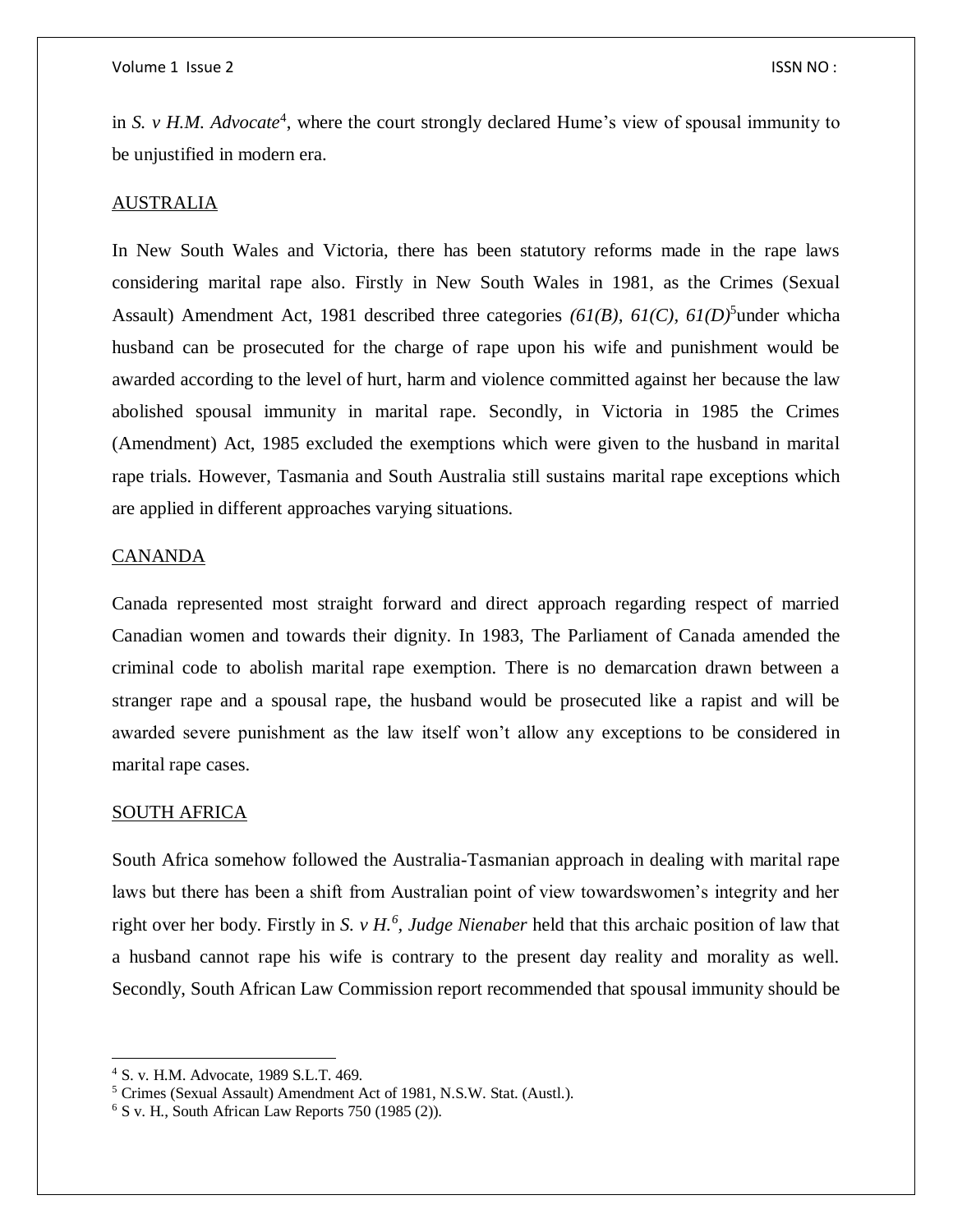abolished in its entirety as it gives undue privilege to one individual over bodily freedom of the other.

#### NEW ZEALAND

Just like Canada, New Zealand has also made statutory reforms in its rape laws regarding marital rape. The country outlawed marital rape exemptions in 1985 through enactment of *Section 128(4) to the Crimes Amendment Act, 1985*. Which states that a person may be convicted of sexual violence or rape against another person notwithstanding that those people were married to each other at the time of occurrence of the offence.

# **LACUNAE IN INDIAN LEGAL SYSTEM**

Despite of the various attempts made to outlaw the marital rape exception, India lacks an uninformative approach towards criminalising marital rape as it has become an enigma for the law. The reasoning behind this enigma lies within the argument made by Government that the interpretation of "marital rape" as it is interpreted in other nations cannot be embraced in Indian context due to religious beliefs, customs and the mind-set of the society. There are ineluctable flaws within the laws which should be dealt in most considerable manner by the legislature and judiciary as well, they are;

- I. The laws are still being governed by customs, societal beliefs and old traditions which is not a manifestation of a progressive nation-state. The legal system should be proportionate to the dynamic social system, which India lacks regarding delivery of justice in matters related to spousal rape.
- II. Section 375 of Indian Penal Code, 1860 defines rape but exempts marital rape from the ambit of the definition as it clearly states the exception that "sexual intercourse by a man with his own wife, the wife not being under fifteen years of age, is not rape". Now there are two cruxes in the section, firstly that the law prescribes that a man will be held liable for the offence of rape if he had sexual intercourse with a woman, with or without her consent, who is under eighteen years of age while the exemption of marital rape violates the very provision of 375(6) as the age of the wife, according to law, should not be under fifteen years of age. Secondly, that the exception of marital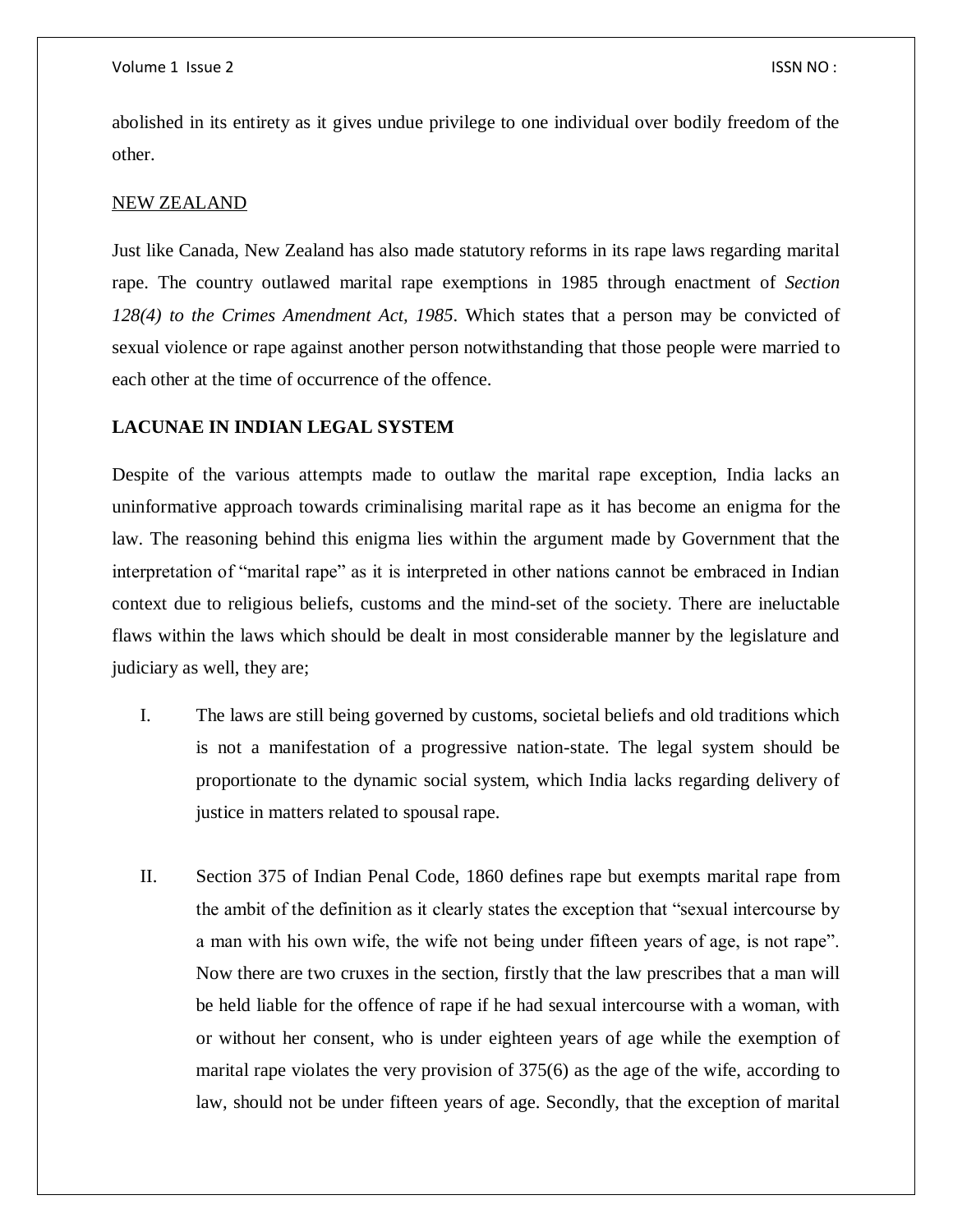rape itself violates the rule of a statutory law that is Prohibition of Child Marriage Act, 2006.

- III. Due to the absence of statutory provisions in Indian Laws regarding marital rape, the only optimism left with married women is to file a case under Domestic Violence Act, 2005. But the court, under the jurisdiction of the act, can only grant reliefs innature of civil remedy in spite of recognising sexual abuse within a marriage, which is an offence that has stricter punishments if the same act was committed by a stranger.
- IV. Section 13(2) (ii) of The Hindu Marriage Act, 1955 provides that a wife can move to court for dissolution of her marriage by a decree of divorce on the grounds that the husband has been guilty of rape, sodomy or bestiality. The law seeks to separate the victim from the culprit, but the relief squanders as the accused walks out free from the court of justice without even getting a bare sentence for the sexual crimes he committed on her wife.
- V. The Judiciary lacks audacious approach in making binding precedent regarding abolishment of marital rape exemption due to paucity of legislative support. There are several cases in which the issue has been acknowledged by the judiciary but yet lacks awarding comforting reliefs as seen in;
	- a. *RIT Foundation v Union of India, 2017<sup>7</sup>* , in this casea division bench of Delhi High Court comprising of acting Chief Justice Gita Mittal and Justice C. Hari Shankar said that

*"in a relationship like marriage, both man and woman has a right to say "no" to physical relations". Further they added, "Marriagedoesn't mean that the woman is all time ready, willing and consenting for establishing physical relations"*.

b. In Bhodisattwa Gautam v Shubra Chakraborty*<sup>8</sup>* , the Supreme Court said the crime of rape is nefarious against humankind and such an act violates Article 21, the

 $\overline{a}$ 7RTI Foundation v. Union of India, (2017) WP 284 of 2015.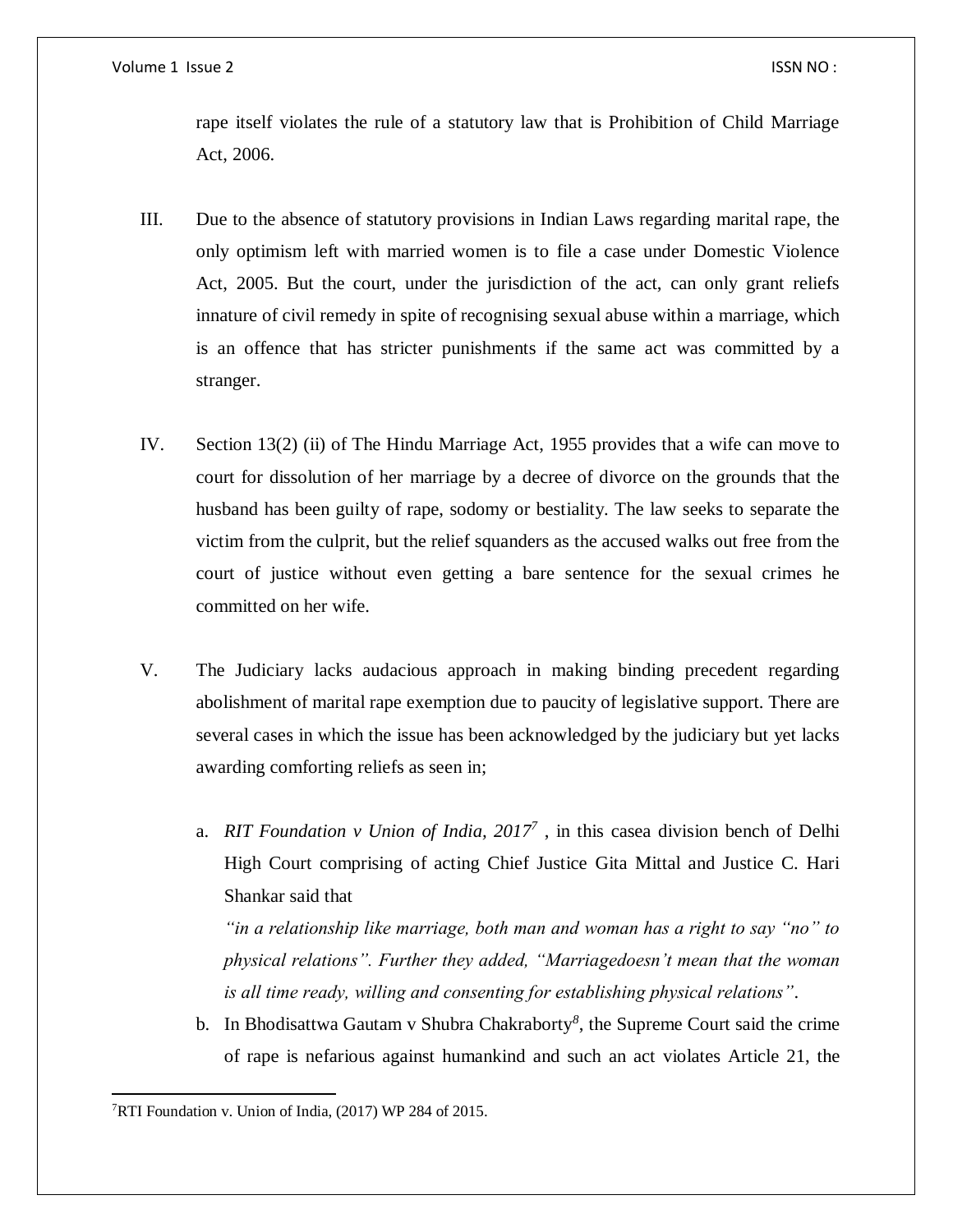right to life, of the Indian Constitution to the depth which is a fundamental right guaranteed to every individual citizen by the state. Although, the law as well as the State fails to protect this right in the case of marital rape due to lack of legal provisions and absence of judicial reforms, which violates the very embodied principle of Article 21 that is "Right to life with dignity, personal liberty" of married women.

- c. Sr. Supreme Court Judge, Chandrachud, J. has also argued that the right to say "no" should be a right after marriage too.
- VI. International Committee like CEDAW (Committee on the Elimination of Discrimination against Women) as well as Justice J.S. Verma Committee, both have recommended for abolishing the marital rape exemption from Section 375 of the Indian Penal Code, 1860 but the government argues criminalising marital rape would dismantle the institution of marriage.

# **SUGGESTIONS**

 $\overline{a}$ 

- I. The Parliament should manifest a modernistic approach towards making statutory laws criminalising marital/spousal rape.
- II. The approach adopted by New South Wales, Australia should be considered by Indian Criminal Law drafting committees which has been the most appropriate form of dealing crimes regarding stranger and non-stranger rape.
- III. Abolishment of marital rape exemption from Section 375 as recommended by Justice J. S. Verma Committee.
- IV. Appropriate as well as proportionate amendments should be made in laws regarding matrimonial relationships.
- V. The Government should focus on ensuringgender equality atmosphere and try to pace up the literacy rate which would make the younger generation aware and understanding.
- VI. The Judiciary should make judicial reforms in spite of the fact that the legislature lacks contribution towards it. As in many countries, judiciary has ruled out the

8Bhodisattwa Gautam v Shubra Chakraborty, 1996 AIR 922, 1996 SCC (1) 490.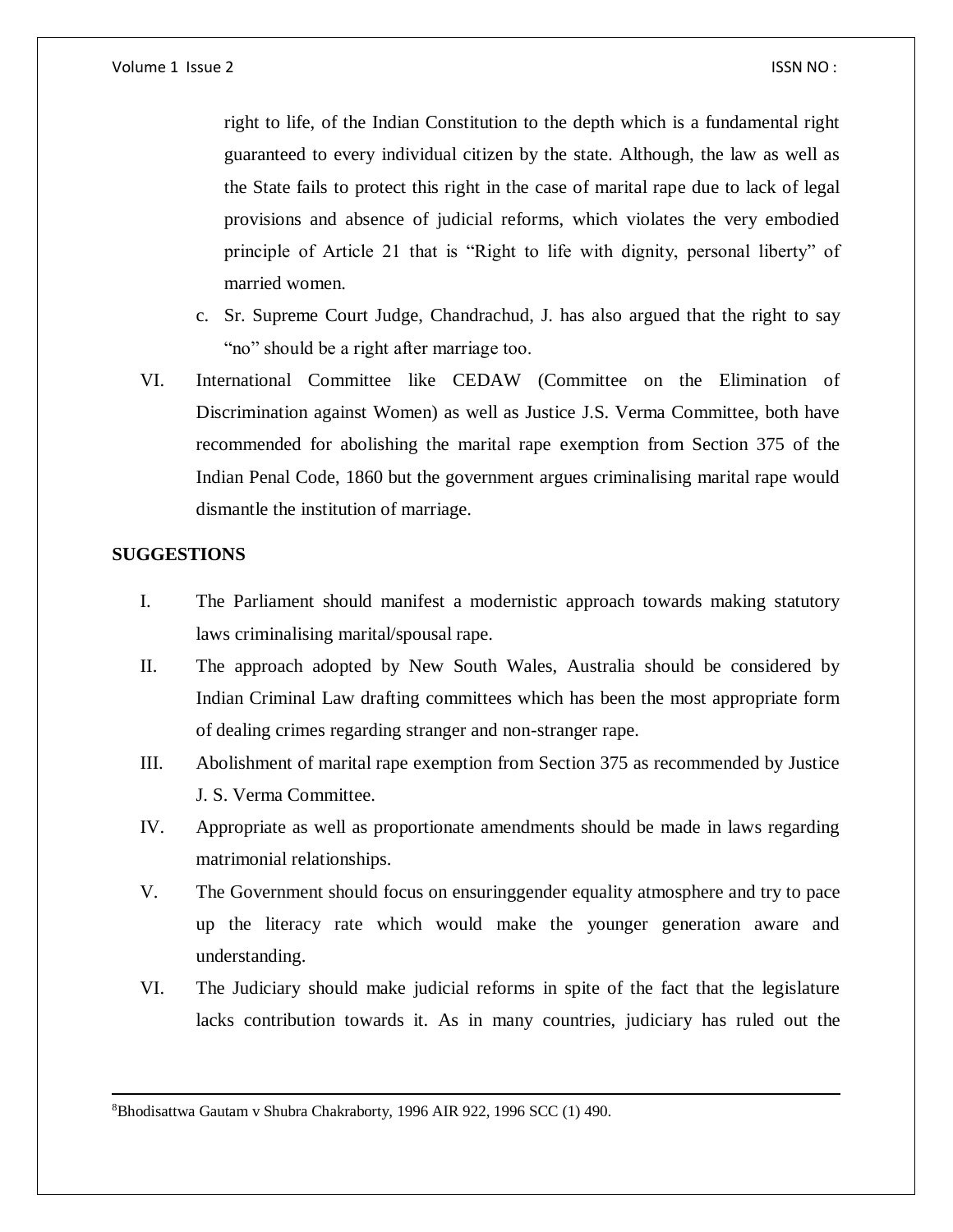exemption of marital rape and also the general principle supporting the spousal immunity.

# **CONCLUSION**

As the nation lacks the recognition of marital rape in a statutory form, victims of marital rape in India face draconian procedures and outcomes when a case is filed against it in court. Due to paucity of legal provisions defining "marital rape" or "forceful intercourse upon wife by her husband", it is difficult for the courts to grant relief to victims. Although law provides civil remedies to the victims but it isn't enough, in a form of relief. The reasoning of the courts and legislature, unfortunately, doesn't seems to de-stress the circumstances of victims of marital rape as their arguments tends to uplift sacred marital institutions more than the dignity of married women.

Social support is also necessary and inevitable, without it the suffering and trauma increases for the victim and gradually ends up in isolation from the society. Marital rape should be recognised by societies in spite of their traditional social customs and it should adhere to the changing world to cope up with the pace of legal administration rather than dark-age administration.

It is the law of the nature, the pillars of justice that seeks to give equal rights and opportunities to every individual but here in the case of marital rape it seems to be a textual concept because the different regimes of government from a long time have vowed and promised safety and equality for women everywherebut failed to protect women from sexual atrocities committed against them in their own houses by their lawful husbands. The exemption of marital rape, in its totality, is not justifiable in  $21<sup>st</sup>$  century where the law is perceived as supreme and right to live with dignity and personal liberty as one of the basic fundamental right.

Thus, there exists an immediate need to criminalise marital rape via statutory means. Also, it will not be possible without elucidating the general myth from mind-set of the masses that "a wife cannot be a subject of sexual cruelty by her lawful husband".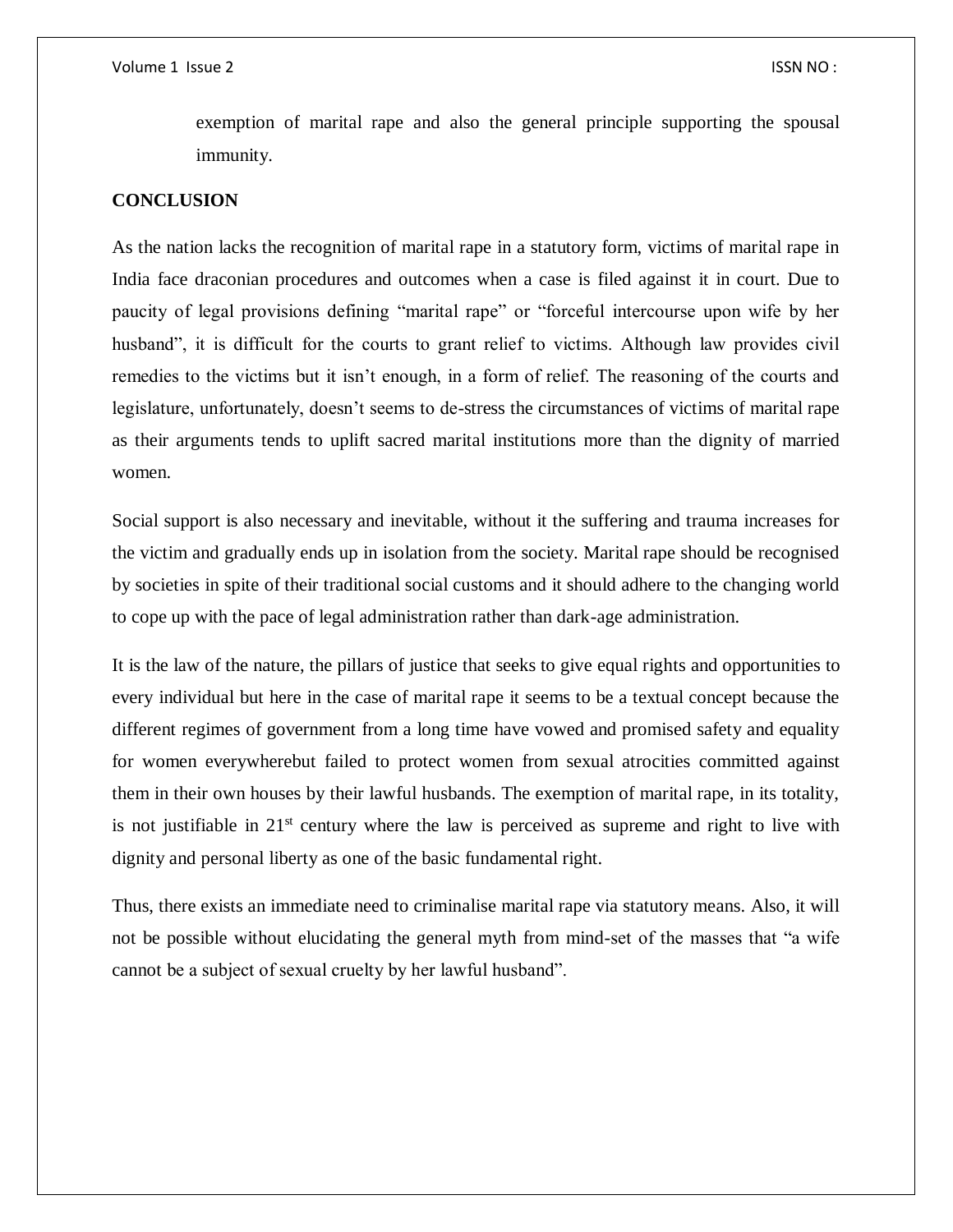# **REFERENCES**

- 1. Dhrishti, (2015), "*Marital rape: A Crime Undefined",* available at: <https://www.lawctopus.com/academike/marital-rape-a-crime-undefined/> visited on: (5<sup>th</sup>) April, 2020).
- 2. Vigneswar & Kannappan. *"A Study on Constitutional Validity of Marital Rape in India with Special Reference to Sec 375",* International Journal of Pure and Applied Mathematics, Vol. 119, No. 17, 2018, pg. 1435-1449.
- 3. Mishra, Sourabh & Singh, S., "*Marital Rape - Myth, Reality and Need for Criminalisation"*, available at: <https://www.ebc-india.com/lawyer/articles/645.htm> (visited on  $5<sup>th</sup>$  April, 2020).
- 4. Rajan, Aahana., (2019),*"India's Marital Rape Problem"*, available at: [https://intpolicydigest.org/2019/02/14/india-s-marital-rape-problem/,](https://intpolicydigest.org/2019/02/14/india-s-marital-rape-problem/) (visited on: 4<sup>th</sup> April, 2020).
- 5. Aanand, Alankrita., (2018), *"My Refusal Meant Nothing To Him"*, available at: [https://www.youthkiawaaz.com/2018/08/rape-by-any-other-name-would-still-be-rape/,](https://www.youthkiawaaz.com/2018/08/rape-by-any-other-name-would-still-be-rape/) (visited on:  $4<sup>th</sup>$  April, 2020).
- 6. Mohanty, Baisali., (2018)*"Status of Women impacts India's Global Image*", available at: [https://www.thestatesman.com/opinion/status-of-women-impacts-indias-global-image-](https://www.thestatesman.com/opinion/status-of-women-impacts-indias-global-image-1502665756.html)[1502665756.html,](https://www.thestatesman.com/opinion/status-of-women-impacts-indias-global-image-1502665756.html) (visited on: 5<sup>th</sup> April, 2020).
- 7. Sharma Chandra, Neetu., (2018),"*Marital Rape: Survey takes lid off sexual violence by husbands"*, available at: [https://www.livemint.com/Politics/2On0uNbW6ufrjabfKZwPnM/Marital-rape-Survey](https://www.livemint.com/Politics/2On0uNbW6ufrjabfKZwPnM/Marital-rape-Survey-takes-lid-off-sexual-violence-by-husban.html)[takes-lid-off-sexual-violence-by-husban.html,](https://www.livemint.com/Politics/2On0uNbW6ufrjabfKZwPnM/Marital-rape-Survey-takes-lid-off-sexual-violence-by-husban.html) (visited on: 2<sup>nd</sup> April, 2020).
- 8. The Economic Times, *"Marriage doesn't mean consent for sex: Delhi High Court on marital rape"*, available at: [https://economictimes.indiatimes.com/news/politics-and](https://economictimes.indiatimes.com/news/politics-and-nation/marriage-doesnt-mean-wife-always-ready-for-sex-delhi-high-court-on-marital-rape/articleshow/65034722.cms?from=mdr)[nation/marriage-doesnt-mean-wife-always-ready-for-sex-delhi-high-court-on-marital](https://economictimes.indiatimes.com/news/politics-and-nation/marriage-doesnt-mean-wife-always-ready-for-sex-delhi-high-court-on-marital-rape/articleshow/65034722.cms?from=mdr)[rape/articleshow/65034722.cms?from=mdr,](https://economictimes.indiatimes.com/news/politics-and-nation/marriage-doesnt-mean-wife-always-ready-for-sex-delhi-high-court-on-marital-rape/articleshow/65034722.cms?from=mdr) (visited on: 2<sup>nd</sup> April, 2020).
- 9. Mandal, Saptarishi., (2017), *"What do Judges in India think About Marital Sex?",* available at: [https://www.epw.in/engage/article/what-do-judges-india-think-about](https://www.epw.in/engage/article/what-do-judges-india-think-about-marital-sex)[marital-sex,](https://www.epw.in/engage/article/what-do-judges-india-think-about-marital-sex) (visited on:  $5<sup>th</sup>$  April, 2020).